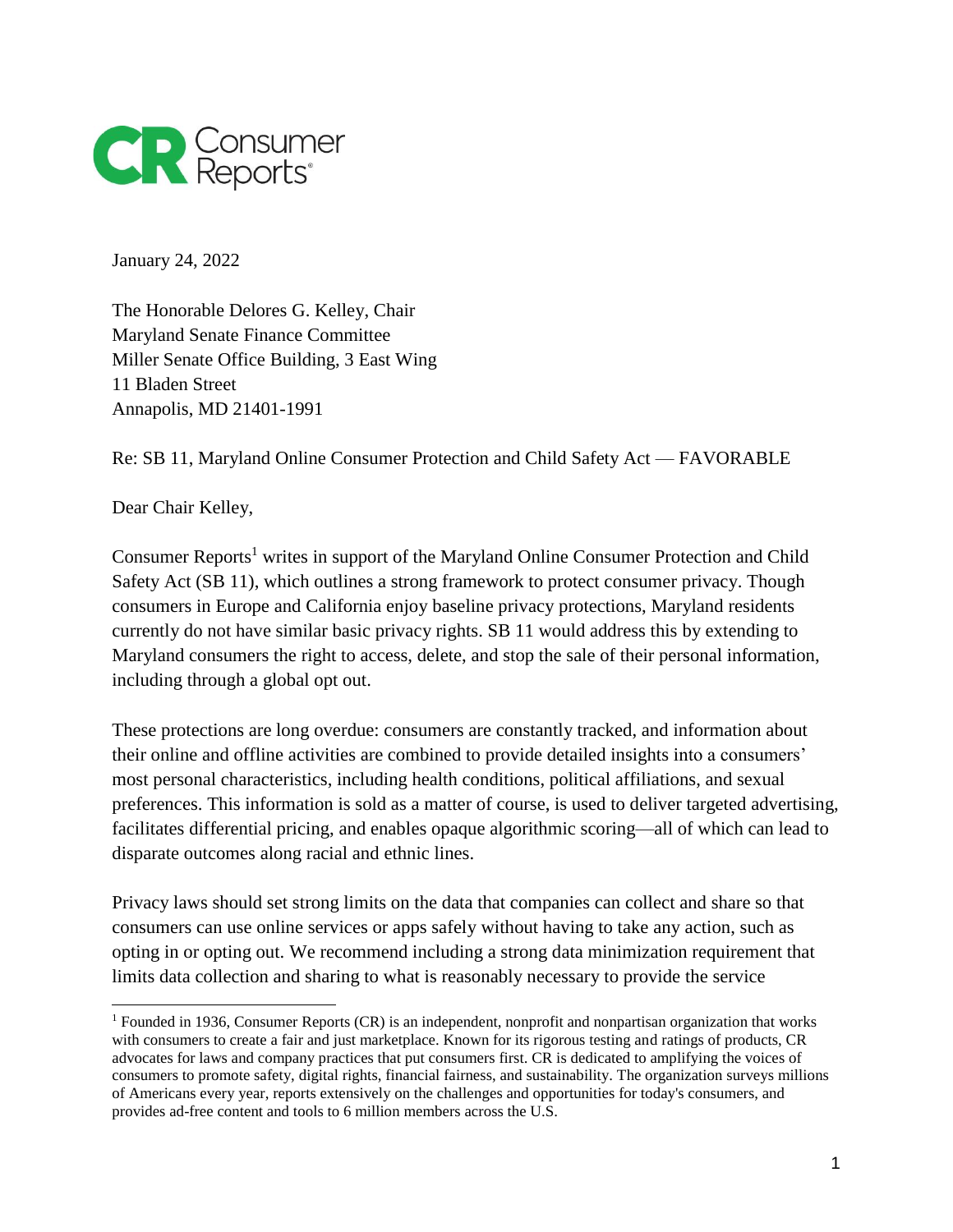requested by the consumer, as outlined in our model bill.<sup>2</sup> A strong default prohibition on data sharing is preferable to an opt-out based regime which relies on users to hunt down and navigate divergent opt-out processes for potentially thousands of different companies. Consumer Reports has documented that some California Consumer Privacy Act (CCPA) opt-out processes are so onerous that they have the effect of preventing consumers from stopping the sale of their information.<sup>3</sup>

But in the absence of strong data minimization requirements, at the very least, consumers need tools to ensure that they can better exercise their opt-out rights, such as a global opt out, which is provided by this bill. We appreciate that SB 11 requires companies to honor browser privacy signals as an opt out signal. Privacy researchers, advocates, and publishers have already created a "Do Not Sell" specification, the Global Privacy Control  $(GPC)$ , which could help make the optout model more workable for consumers.<sup>5</sup>

In addition, we support several other key provisions in the bill:

- *Strong enforcement*. We applaud you for including a private right of action. Given the AG's limited resources, a private right of action is key to incentivizing companies to comply. Further, it's appropriate that consumers are able to hold companies accountable in some way for violating their rights. We also appreciate that there is no "right to cure" provision in administrative enforcement: this "get-out-of-jail-free" card ties the AG's hands and signals that a company won't be punished for breaking the law.
- *Non-discrimination.* SB 11 has strong non-discrimination language. The nondiscrimination language in SB 11 clarifies that consumers cannot be charged for exercising their rights under the law. We appreciate the work that has been done to ensure that privacy protections aren't just for those who can afford them.
- *Authorized agent rights.* We also appreciate that SB 11 allows consumers to delegate to third parties the ability to submit opt-out requests on their behalf—allowing for a practical option for consumers to exercise their privacy rights in an opt-out framework. Consumer Reports has already begun to experiment with submitting opt-out requests on

 <sup>2</sup> *Model State Privacy Act*, CONSUMER REPORTS (Feb. 23, 2021),

https://advocacy.consumerreports.org/research/consumer-reports-model-state-data-privacy-act/. <sup>3</sup> Consumer Reports Study Finds Significant Obstacles to Exercising California Privacy Rights, CONSUMER REPORTS (Oct. 1, 2020), https://advocacy.consumerreports.org/press\_release/consumer-reports-study-findssignificant-obstacles-to-exercising-california-privacy-rights/.

<sup>4</sup> Global Privacy Control, https://globalprivacycontrol.org.

<sup>5</sup> Press release, Announcing Global Privacy Control: Making it Easy for Consumers to Exercise Their Privacy Rights, Global Privacy Control (Oct. 7, 2020), https://globalprivacycontrol.org/press-release/20201007.html.